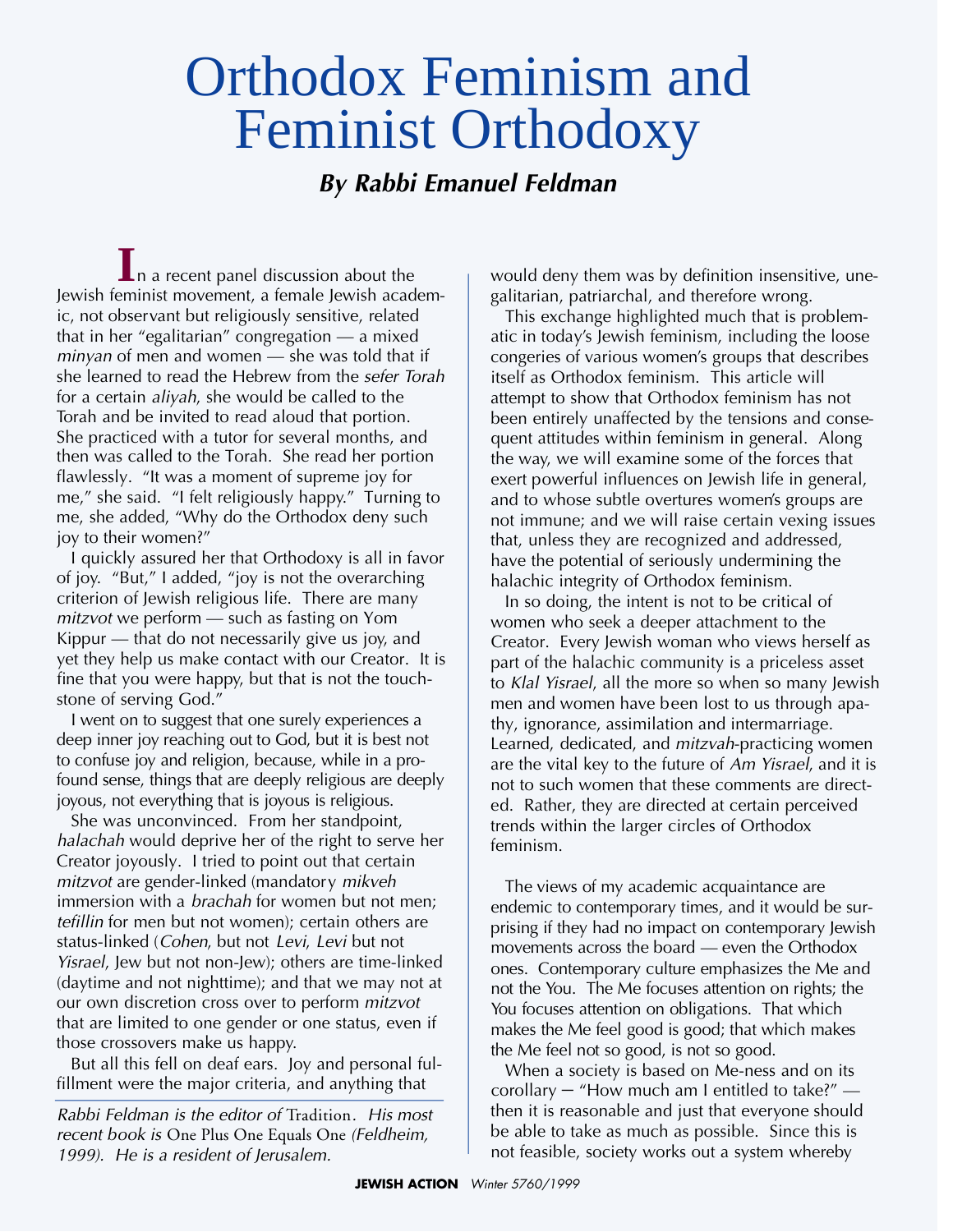everyone has equal rights to take. That is, everyone has the same rights that I do, and I have the same rights as everyone else. The focus is on Me.

The Torah is not a bill of rights, but a bill of obligations — to God and to other people. In Torah, there is

no right to property; rather, there is an obligation not to steal or damage someone else's property. Torah does not mention the right to be treated decently; it stresses that we must treat others decently. In Torah we have no right to life, liberty and the pursuit of happiness; instead, we have the obligation not to diminish someone else's life, liberty or happiness. Torah is not designed to make us feel good; rather, it is designed to teach us how not to make others feel bad.

Thus, it is not an accident that in Biblical or Mishnaic Hebrew one is hard pressed to find a term for the Western concept of "rights." There is a classical Hebrew word for "obligation": c*hov*. (In an effort to translate the Western concept of "rights," modern Hebrew has coined the term *zechuyot* – but *zechuyot* derives from *zechut*, meaning "merit," not "rights.")

Obviously, the end result of Torah is that it helps us achieve a close relationship with God, which in turn infuses life with meaning, fulfillment and a deep inner satisfaction that can be called joy. But even if, theoretically, Torah were not to lead to meaning and purpose, even if it were to make us miserable, a Jew would still be obligated to live by it.

But when one peruses Orthodox feminist literature, or listens to its conference speakers and panelists, one still hears persistent voices that express religious yearnings in the accents of contemporary society. An *aliyah* to the Torah is fulfilling, as is wearing a *tallit*. Having a separate women's *tefillah* group is self-actualizing. A woman reading the wedding *ketubah*, the bride breaking the glass — all are significant because they presumably enhance the status of the woman.

The halachic legitimacy of these examples is not crucial to this discussion (though many of them are being actively promoted among Orthodox women's groups, as will be noted below). But a highly visible thread we aves its way through Orthodox feminism's halachic innovations, and the thread invariably bears the imprint of self-absorption: How can my needs and requirements be expressed, and my status and prestige enhanced? Not what doth the Lord require of me, but what do I require of the Lord?

While self-concern is natural and often healthful, it is clear that in the context of serving God, the

*...a highly visible thread weaves its way through Orthodox feminism's halachic innovations, and the thread invariably bears the imprint of self-absorption...*

spiritually healthful way stresses the You and not the Me. A preoccupation with, say, what worship does for me, or whether it makes me feel good, is in full harmony with contemporary culture. It reflects today's penchant for the narcissistic pulse-taking that affects

us all: am-I-happy-today-am-I-feelinggood-about-myself-do-I-still-love-him/her?

Within the context of *avodat Hashem*, however, it strikes a discordant note. Concerns like "How do I feel about this *mitzvah*? Is *halachah* being fair to me?" unwittingly tend to transform the Torah into an instrument for self-gratification and a tool for satisfying one's needs and for making one feel good.

No less than Jews of any gender or any group, the Orthodox feminist's desire to achieve a spiritual relationship with the Creator can only be met by striving for the highest standards of religious devotion. A program that carries the residue of the old shibboleths of autonomy and self-hood is incongruous with such high standards. Pristine faith demands that the will of the self be subordinate to the will of God.

A recent issue of an Orthodox feminist newsletter provides a vivid case in point (JOFA Journal, I:3, Summer, 1999). This particular eight-page issue is devoted to Jewish marriage. With one exception, every single article is focused on ways to rectify the perceived inequality of the bride and to right the "imbalance." We are told about making "her voice heard on a par with that of the *chatan*," the need to demonstrate that "Jewish women are a vibrant and essential part of the greater Jewish community," and that the traditional wedding ceremony "silenced women's voices and excluded the participation of other women." The feature entitled, "Thirteen Ways to Enrich Your Wedding," suggests that a woman translate the *sheva brachot* under the *chupah*, or read the *ketubah*, or hold the poles to the canopy, or "preside under the *chupah*."

One article does deal thoughtfully with the *agunah* issue and the role of prenuptial agreements. The lead article stresses the importance of marriage, but the presentation is marred by what has become *de rigueur* in today's overheated Jewish climate: the inevitable out-of-context citation from Rav Soloveitchik, *z"l* — in which he refers to the "equal rights of both parties concerned with the covenant" — as an implied justification for the suggested innovations.

Clearly, a sense of having suffered from inept and unfair treatment prompts such proposals. When a group feels that in the broader areas of religious life it is not regarded with the requisite dignity and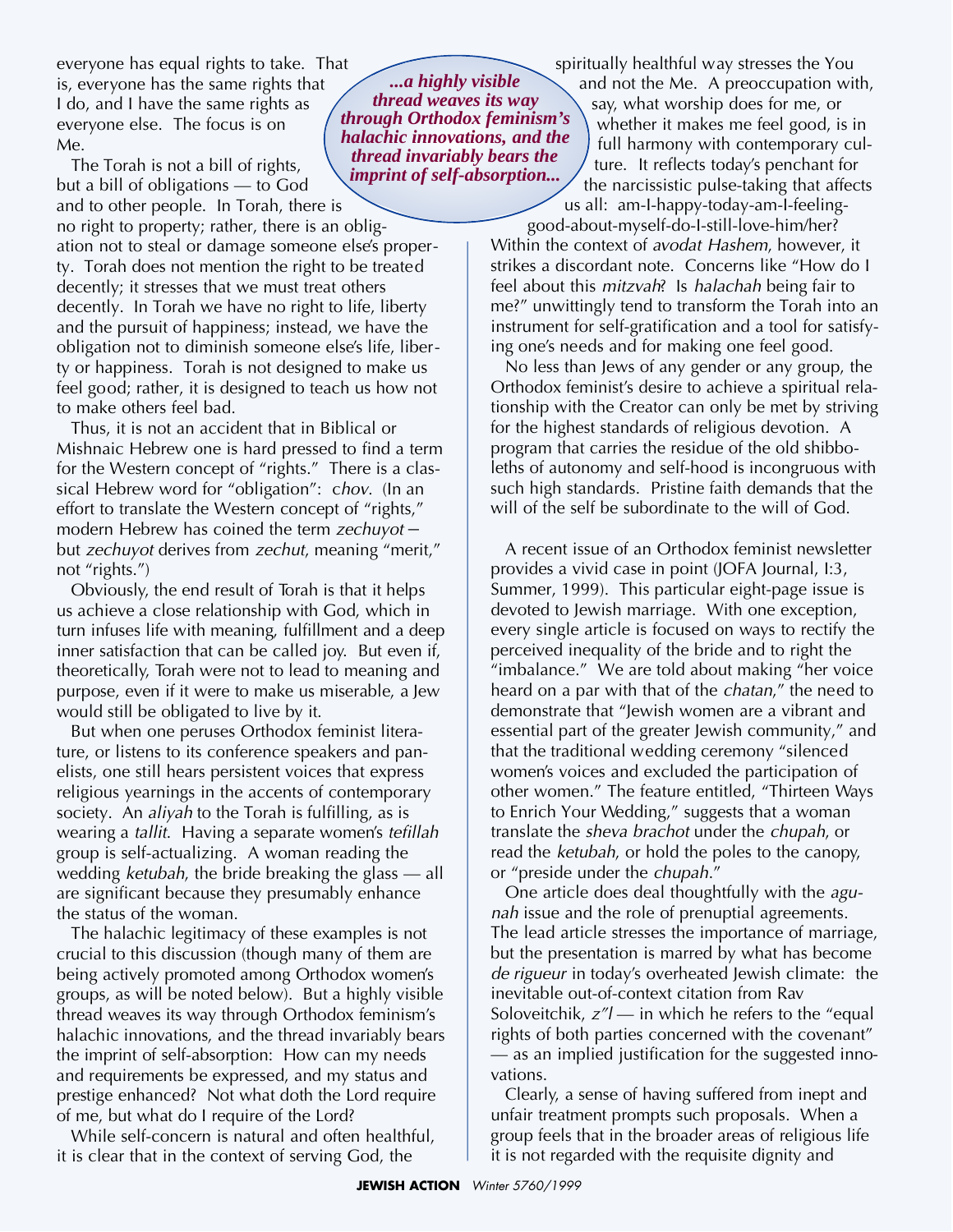respect, pain and resentment are aroused. Such treatment is, of course, by no means universal, but even an occasional occurrence is inexcusable. Contemporary women, for good or ill, are not our grandmothers of old. They have contemporary sensibilities that need to be recognized and

addressed. It should be possible, even within the framework of the strictest reading of halachic norms, to give women the sense that they are a vital and necessary part of Jewish religious life. This is not always conveyed effectively. To be sure, the lasting impress inadvertently made on some women that they are second-class Jews, disenfranchised and excluded from religious life, does not stem from the norms of Torah and *halachah* whose ways are ways of pleasantness; it stems, rather, from disregard of that "fifth" *Shulchan Aruch* that includes *sechel*, standards of *mentshlichkeit*, and old-fashioned sensitivity.

Nevertheless, the proper response to perceived wrongs does not lie in mounting an assault on the halachic ramparts. A deeply spiritual response is called for, one that would, for example, address the inchoate yearnings for closeness to God that apparently underlie the demands for activities like separate *minyanim* or dancing with the *sefer Torah*: how to approach God more closely, to serve the Creator with more fidelity. Instead, we read about ways to achieve parity with men. "Whatever can enhance equality," says the lead editorial of the above-mentioned newsletter, "should be instituted." Since this newsletter features several leading Orthodox feminist writers, it is fair to say that its tone is an accurate reflection of today's Orthodox feminist leadership.

One is in general hard-pressed to find Orthodox feminist studies and discourses that treat *halachah* as a means for reaching out to the Creator without the precondition that it must do something for the Me. To cite one notable example: In vain does one search Orthodox feminist literature or conclaves for an objective discussion of one crucial term: *tzniut*. This untranslatable word exemplifies another lexical void, this time a word that exists in Hebrew and has no English equivalent, for *tzniut* reflects a Weltanschauung that is foreign to contemporary society. To put it simply as "modesty" or to limit it only to sleeve lengths is to deprive it of texture and nuance. Orthodox feminists may cover their hair and wear modest clothing, but in the anxious rush to right perceived wrongs, that aspect of *tzniut* that transcends clothing but is concerned with matters

*When a group feels that in the broader areas of religious life it is not regarded with the requisite dignity and respect, pain and resentment are aroused.*

spiritual and intellectual is often overlooked.

Spiritual and intellectual *tzniut* is not for women only; it includes men. It calls for a certain attitude of mind that is cognate to humility. It shuns even the whiff of pride. It suggests a certain reticence and reverence towards classical elements of Judaism

such as *halachah* – qualities not easily achieved by either gender. To demonstrate restraint, to be circumspect in attitude, to be guarded in language, to exercise discretion and not to seek to attract attention in dress, behavior or speech – this is classic *tzniut*. These are qualities not easily achieved by either gender in today's shrill and strident world.

A spiritually *tzanua* person will, for example, eschew the slogan-filled lexicon of a feminism that shoots from the hip at the Sages; a *tzanua* will refrain from discussing *halachah* in clichés that take the discredited paradigms of class struggle and apply them to gender; he or she will not discuss *halachah* in the tired slogans that echo the themes of male domination and redistribution of power and repression and hegemony and patriarchy and exclusion and control and oppression and victimization – for the *tzanua* will sense that the rhetoric of revolution is not only banal but is an incongruous intrusion into halachic discourse.

This is not to suggest that this alien vocabulary dominates the Orthodox feminist lexicon; it is to suggest that when it does occasionally surface, those who would employ the terminology should be sensitive to its origins in the past and to its destructive potential for the future.

It is indicative of how far Orthodox feminism tends to drift from these pristine concepts of *tzniut* that it is not uncommon to find within its discourse the astounding idea – accepted almost as a fact of halachic life – that *tzniut* is a rabbinic device whose purpose is to derogate women and keep them in their place. One rarely encounters a serious discussion by Orthodox feminists about the *kol kevudah bat melech penimah*, "the glory of the king's daughter is within" (Psalm 45), which is one of the underpinnings of classical *tzniut*. When an entire lecture was devoted to this verse at the International Conference on Feminism and Orthodoxy (February 1997), its use as a basis for *tzniut* was referred to as a "sound-byte" whose time had passed, and there was a call for newer soundbytes. Apparently, the newer sound-bytes include terms like servitude, exploitation, deprivation and empowerment. It is unclear why those who seek objective truth would sweep a basic concept like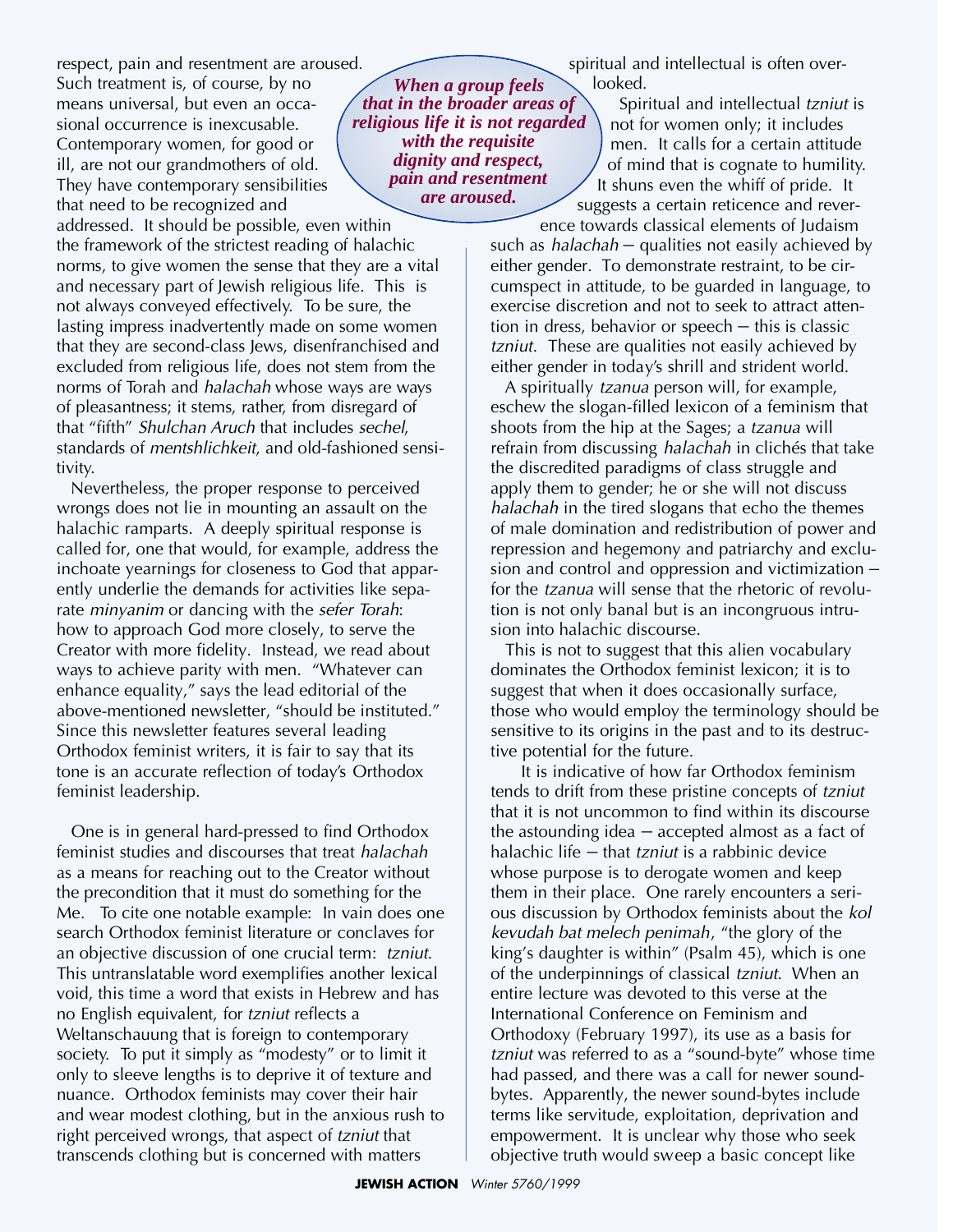*tzniut* under the rug, there to be consigned to oblivion with other unsavory words.

And most puzzling: Surely Orthodox feminism does not deny that women have different roles from men, that they are different not only biologically but spiritually, and that as a consequence their approach to God is different. Somehow, however, Orthodox feminism presents an incoherent message in this area. It claims that women are not being given their due as fullfledged participants of the halachic community, and that, because they are women, they are being denied the opportunity to attain a state of closeness

to their Creator. But instead of searching for ways by which women as women can effect this, Orthodox feminism proffers the concurrent claim that it is only in the emulation and adoption of male roles that women can find this closeness.

This is indeed wondrous strange, for what emerges is that a religious Jewish woman can serve her God only by being called to the Torah like a male, by being encircled by the groom at the *bedeken* just like the groom is encircled by the bride, by having an *aufruf* and reading the *haftorah* like a male, by celebrating "*shalom nekevot*" on Friday nights like a male, or by placing a *tallit* over the groom just like the groom places the veil over the bride.

Again, the halachic legitimacy of these "me-too" practices, most of which are advocated in the newsletter cited above, is not the issue here. Rather, it is the conscious mimicry of men. From one vantage point, such overt emulation of the male comes across as a serious denigration of women, for the inescapable message is that without these masculine accouterments a woman remains religiously inferior. It is hard to think of a more hurtful diminution of a bride than to advise her that the only form of self-respect available to her is to become a pseudo-groom.

Is it far-fetched to detect in this "groomification" of the bride a subliminal echo of the radical feminist assault on the fundamentals of male/female behavior that have been part of humanity since Creation? Has a whiff of some of these old notions unwittingly insinuated itself into the rhetoric of some Orthodox feminist circles? Perhaps it is a far-fetched analogy, but the thought does intrude — especially when it is recalled that radical feminism was in essence an attempt to remake the human past and to reconstitute the nature of men and women.

One also has the disconcerting sense that Orthodox feminists tend to push the halachic enve-

*It is important here to rise above the "my-posek-is-more-authenticthan-your-posek" syndrome.*

lope very far. Somehow, their search engines seek out behaviors that, while not expressly forbidden, are invariably marginal. In a particularly striking example of the rush to the edges, a recently published book, "Jewish Legal Writings by Women," (edited by Halperin and Safrai,

Jerusalem, 1998, pp. 45-72 in the Hebrew section) contains a paper by a prominent Orthodox feminist that unconsciously resonates with the distant echo of the early radical feminist motto of "Who needs men?" In her paper, the author attempts to demonstrate halachically that, under certain circumstances, single Jewish women should be permitted to bear children through artificial insemination.

Such a discussion is rather poignant. It mirrors the reality of an Orthodox community where there are more single women than men, where many Orthodox single men are not ready to make life commitments, and where the Orthodox community has not addressed itself successfully to this issue.

Nevertheless, with all due awareness of the social realities that may impel it, the proposal reflects a mind-set in which things that are not explicitly forbidden are candidates for a seal of approval.

While this idea at least has the refreshing appeal of not miming masculinity, its destructive potential for the institutions of marriage and the Jewish family — over and above the issue of consciously creating fatherless children — should be self-evident. But an Orthodox feminism that does not want to appear judgmental apparently receives such proposals with equanimity.

An oddly shaped pattern emerges from all this. Orthodox feminism, despite its declared allegiance to the halachic process, gives the consistent impression that it has difficulty resisting both the antihalachic winds that buffet it, and the anti-halachic models of contemporary society that tempt it.

Most confusing is the tableau of an halachically oriented group that seems to disregard classic halachic parameters in setting its priorities. *Halachah*, after all, is not a subjective matter reflecting the whims or prejudices of this or that *posek*. It contains its own objective methodology for arriving at halachic decisions. But it is difficult to reconcile a group's declared loyalty to a system of law with that same group's complaint that the system is male-dominated and therefore stacked against it. When universally recognized world-class *poskim* are by-passed for whatever reason – an assumption that they will not give women a fair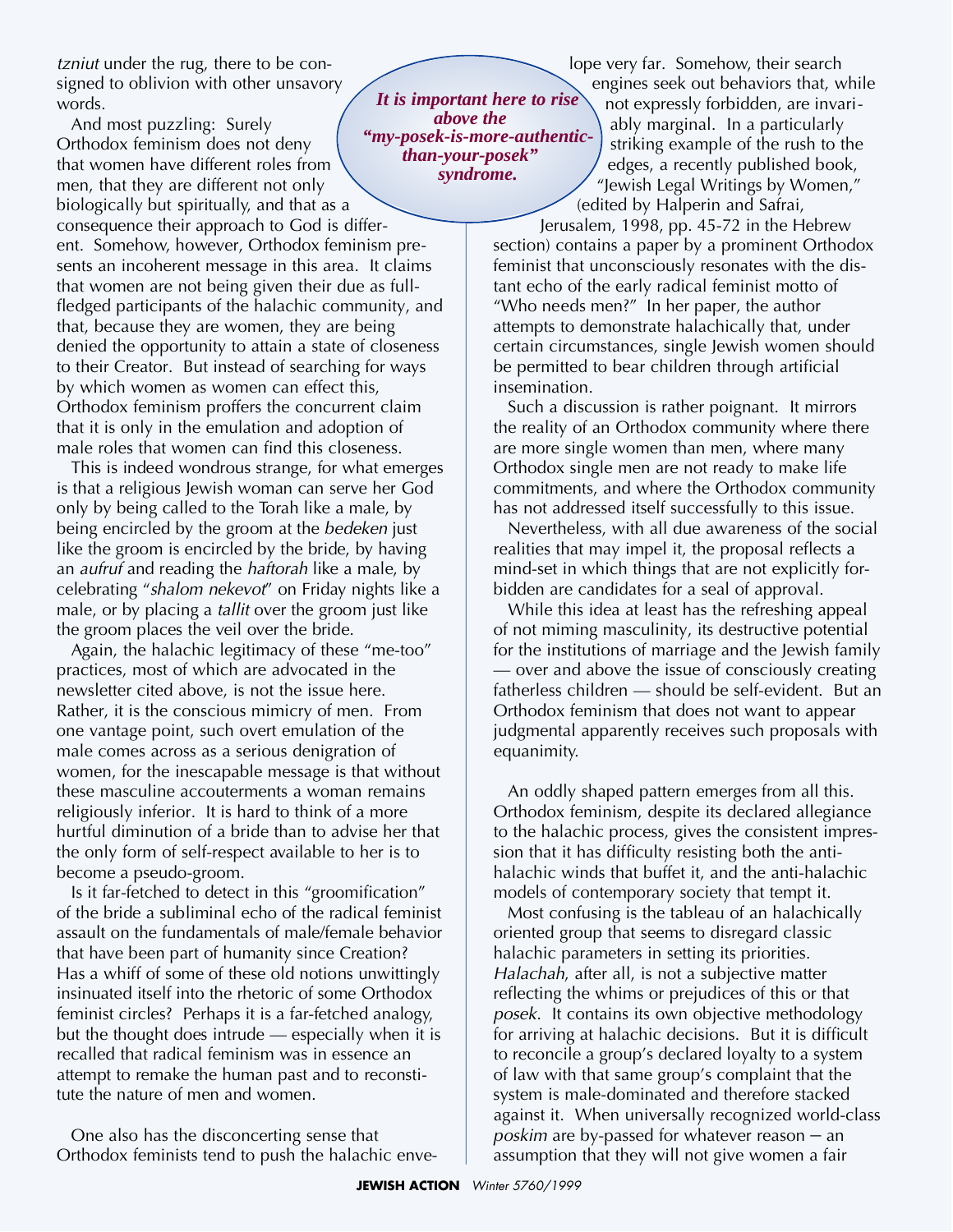hearing, or that they are men who have no sympathy for women – the fundamentals of halachic discourse are undercut. When end runs are made around the halachic judicial system, and calls are heard for female *poskot* who will be more sympathetic to feminine causes, fealty to that system cannot be fairly claimed.

It is one thing to seek to redress perceived injustices against women. But it is quite another to view halachic history and its decisors from the times of the Talmud to the present as purveyors of female exploitation and of male empowerment.

The obvious — if naïve — question is: Orthodox feminists have certain serious halachic issues that require resolution. Do they discuss with universally recognized *poskim* their long-term priorities, or solicit their views about what practices are appropriate or inappropriate? It is important here to rise above the "my-*posek*-is-more-authentic-than-your*posek*" syndrome. I refer to the towering, worldclass figures in *halachah* who set the Jewish agenda, and about whose authority and eminence there is no disagreement. Until recently we had such *poskim* in Rav Moshe Feinstein, Rav Joseph B. Soloveitchik, Rav Shlomo Zalman Auerbach, Rav Shaul Yisraeli, *z"l*. We are bereft without them, but there are such figures today — Rav Yosef Eliashiv and his younger counterparts come to mind — who are rising to take their place and to become their spiritual heirs.

How is it that this integral element of the halachic process is consistently ignored? An intellectually honest search for Godliness must perforce involve the guidance of halachic specialists whose entire life span is devoted to full-time Jewish learning and service to *Klal Yisrael*. When such *poskim* are le a p frogged because of the pre-judgment that they will not listen, an essential element in *halachah* is overlooked. Of course it is more reassuring to allow the Orthodox feminist agenda to be approved by rabbis who are known in advance to be favorable, but this obviously devitalizes the objective nature of halachic decision-making. A wedding, for example, is an halachic event. But there is no evidence that any of the thirteen ways to enrich the wedding was ever submitted for adjudication to a world-class  $decisor$  — be he labeled centrist or rightist.

Thus it is that an observer finds Orthodox feminism to be internally conflicted. In its one hand it bears the exemplary desire of Jewish women to reach out for more connectedness to their Creator, and in its other hand it bears the deadening baggage of thinking and attitudes that stem from a world where God-connectedness has no currency.

This is not good for the Jews, because we desperately need the talents and insights of committed Jewish women. Who can quantify the positive results for the Jewish future if Jewish women were to use their considerable energies and talents in a focused assault on those issues which threaten to undermine our people, and in which the organized community of men has failed so badly: Jewish ignorance, runaway intermarriage, the breakdown of the Jewish family, and — most importantly — the disappearing disciplines and sliding boundaries of contemporary Jewish life?

This is where the future lies and where the action is — not in who breaks what glass in what context. It would be a pity if this generation of Orthodox women — well educated, dedicated and committed to halachic living — were to be sidetracked from the opportunities to enhance the Jewish future, and instead were to focus on ways that might give them status or gratification.

There is work to be done, a generation to be rescued. Placing a *tallit* on the groom's head is clever and will achieve a certain notoriety, but so what? Outside the brightly lit wedding hall a generation is withering away, and precisely those women who have the ability to help are being urged to prove that they, too, can hold the poles to the *chupah* (suggestion #5 in "...Ways To Enrich Your Wedding").

A delicate issue must be raised: If the halachic process is given little credence, and rabbinic authority is regularly being challenged or simply ignored, will Orthodox feminism remain a stream within Orthodox Judaism, or will it become the forerunner of a meandering tributary of non-Orthodox movements? They, too, began with efforts to save Judaism from what they called the halachic deep-freeze, made a powerful impact for a short while, but ultimately drained themselves as they eschewed classical halachic guidelines and fell under the thrall of contemporary intellectual fads. (It may or may not be significant, but a leading Orthodox feminist in Israel and a founder of the Israeli feminist network has followed her extreme views to their logical conclusion: She abandoned Orthodoxy and accepted the rectorship of the [Conservative] Schechter Institute in Jerusalem. And in what could be read as a further blurring of the lines, the religious feminist conference in Jerusalem this past July [which called itself "Kolech: the Religious Women's Forum/Forum *Nashim Datiot*"] featured a strong Conservative presence, with four of the presenters listing this same Institute as their affiliation. The absence of the word "Orthodox" in the title and in the abstracts of the conference, as well as in the section discussing the